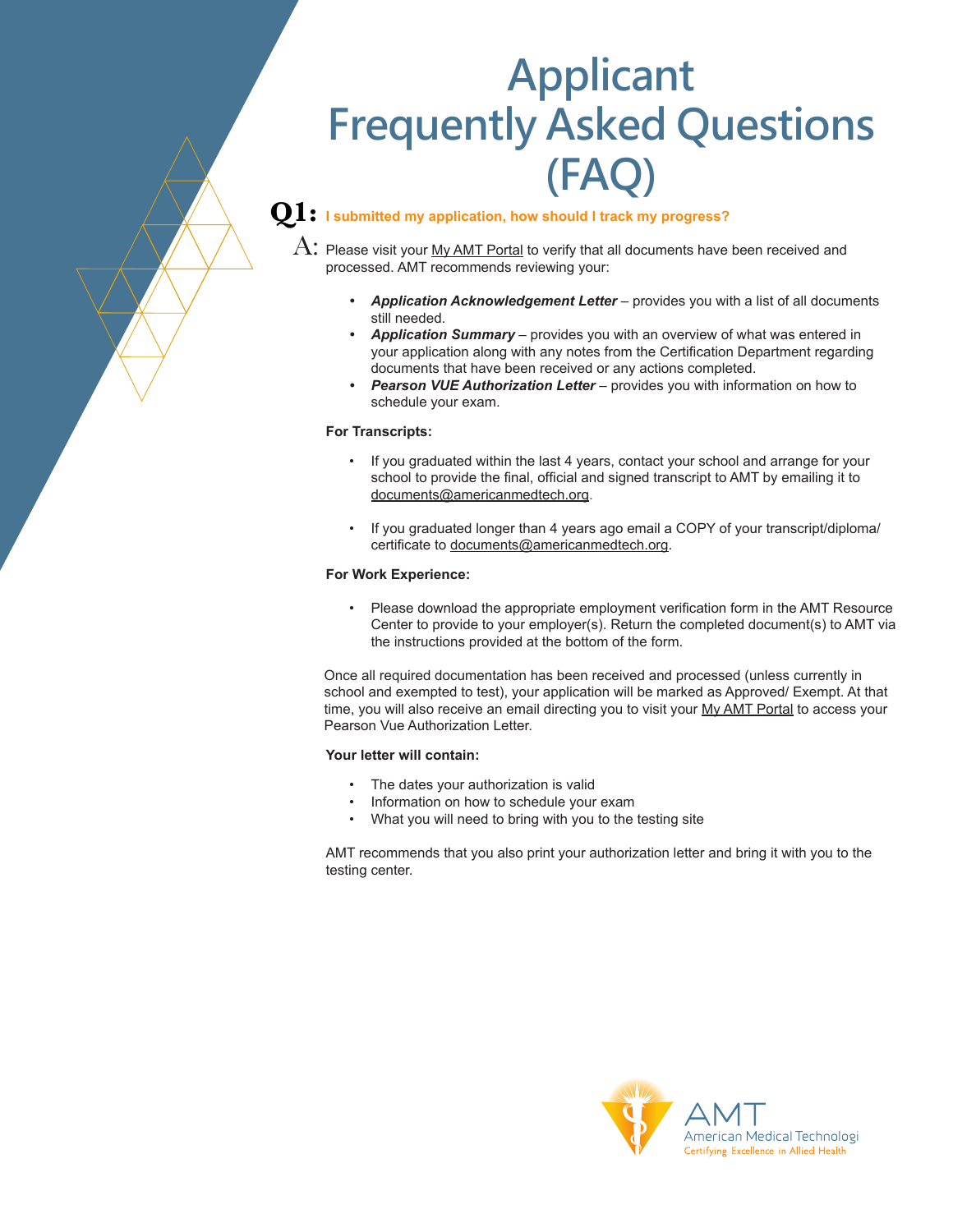#### **Q2: My transcript has been submitted, what is next and how long does it take to hear back from AMT?**

- $\rm A\colon$  Please visit your <u>My AMT Portal</u> to verify that all documents have been received and processed. AMT recommends reviewing your:
	- *• Application Acknowledgement Letter* provides you with a list of all documents still needed.
	- *• Application Summary* provides you with an overview of what was entered in your application along with any notes from the Certification Department regarding documents that have been received or any actions completed.

In general, it takes 7-10 business days to process documents that have been received.

- **Q3: How long does it take to get my approval letter to take the test?**
	- ${\rm A}\colon$  Once your application has been approved, or you have been authorized to test because you are still in sch[oo](https://www.americanmedtech.org/login)l, you will receive an email within 48 hours asking you to visit your [My AMT Portal](https://www.americanmedtech.org/login) and download the Pearson VUE authorization letter. Clicking this link will open a PDF of your Pearson Vue Authorization Letter.

#### **Q4: When/where can I take my test? I paid but haven't heard back.**

 $\rm A\colon$  You can find a testing location by visiting the <u>[Pearson VUE website](https://home.pearsonvue.com/amt)</u> and either creating an account or using your current login information if you already have an account with Pearson Vue. Once there, you can select a time, date and location that is convenient for you. If you have not received a communication from AMT related to your authorization to test, please visit your [My AMT Portal](https://www.americanmedtech.org/login) to check the status of your application or contact AMT via chat.

#### **Q5: How do I prepare for the test?**

 ${\rm A:~}$  We encourage candidates to utilize <u>AMT's study resources</u> when preparing to take the exam. Each certification has an Exam Content Detail you can download as well as a list of Reference Materials.

Applicants who are looking to obtain the RMA, RPT, MT or MLT certification can also purchase a full-length [practice exam](https://learning.americanmedtech.org/page/practiceexams) from the [AMT Learning Center](https://learning.americanmedtech.org/). Upon completion of the practice exam you will be provided with a detailed review of your results.

Additionally, AMT offers an [MA Review Course](https://learning.americanmedtech.org/page/reviewcourses) consisting of 3 modules that cover each section of the exam in addition to a full-length [practice exam](https://learning.americanmedtech.org/page/practiceexams). Upon completion of each of the modules and practice exam, you will be provided with a detailed review of your results. Each module of the review course can also be purchased independently from the [AMT Learning Center.](https://learning.americanmedtech.org)

# **Q6: Can I get an extension?**

A: Applications are valid for one year from date of application, extensions are not offered.

# **Q7: Can I get a refund?**

 ${\rm A:}\,$  As explained in the <u>[candidate handbook,](https://www.americanmedtech.org/Portals/0/Candidate%20Handbook-%20Details%20about%20applying%20for%20certification%20through%20AMT.pdf)</u> and before you submit an application, the application fee is non-refundable.